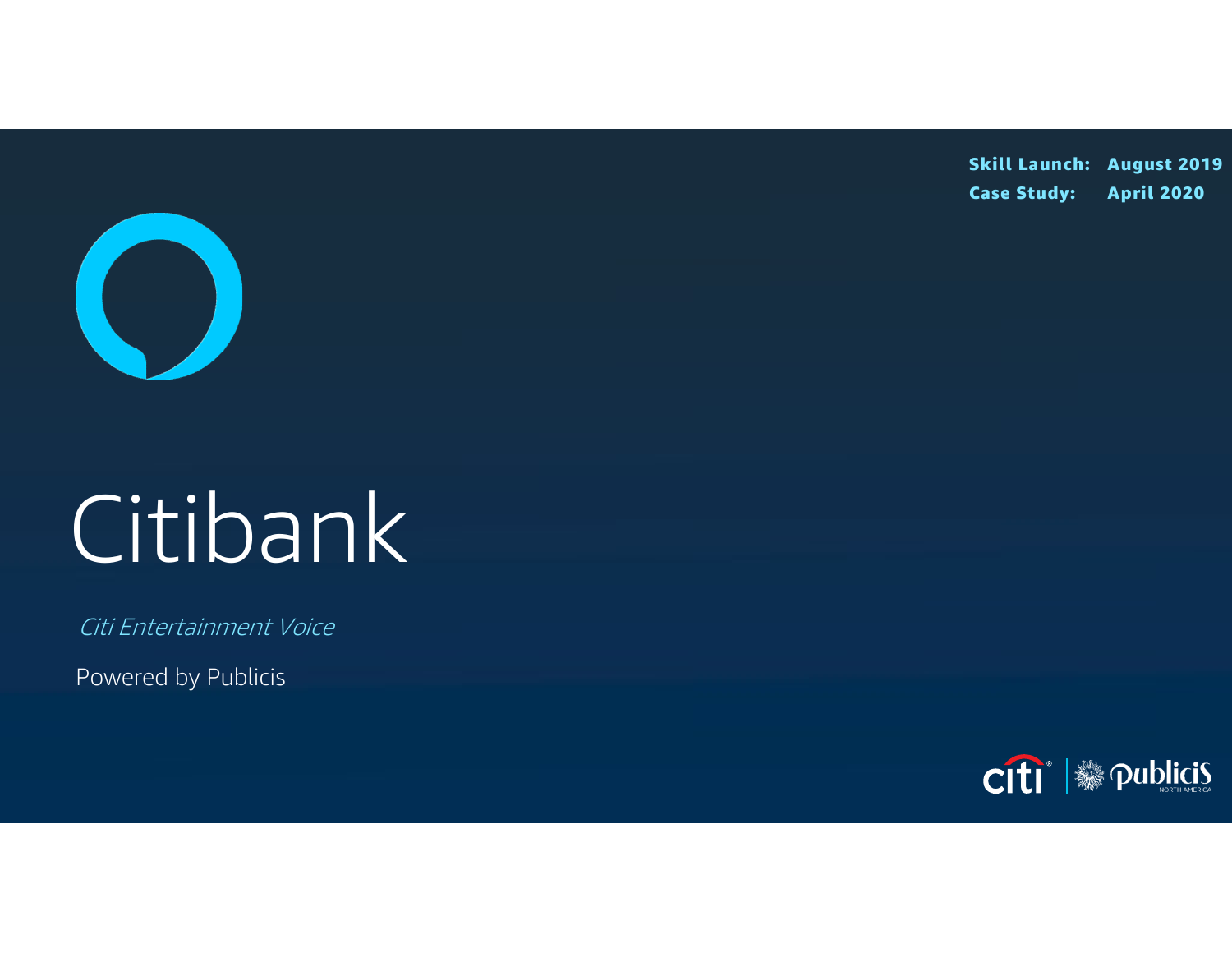# Case Study – Citi Entertainment Voice

### Problem

Citi Entertainment is a compelling and emotionally charged entertainment program that Citi offers to its US credit cardmembers and Citibank Debit Card customers.

The program provides Citi customers with access to 10,000+ events and exclusive experiences, the most popular being live music events.

The problem is, many Citi customers and prospects are not fully aware of the program's existence and offerings.

### **Opportunity**

- Increase awareness of Citi's large entertainment offering.
- Build deeper relationships with our customers and grow loyalty by bringing Citi's offerings closer to them, in their homes.
- Position Citi as not just a "traditional" bank, but as an innovative and future leading brand.

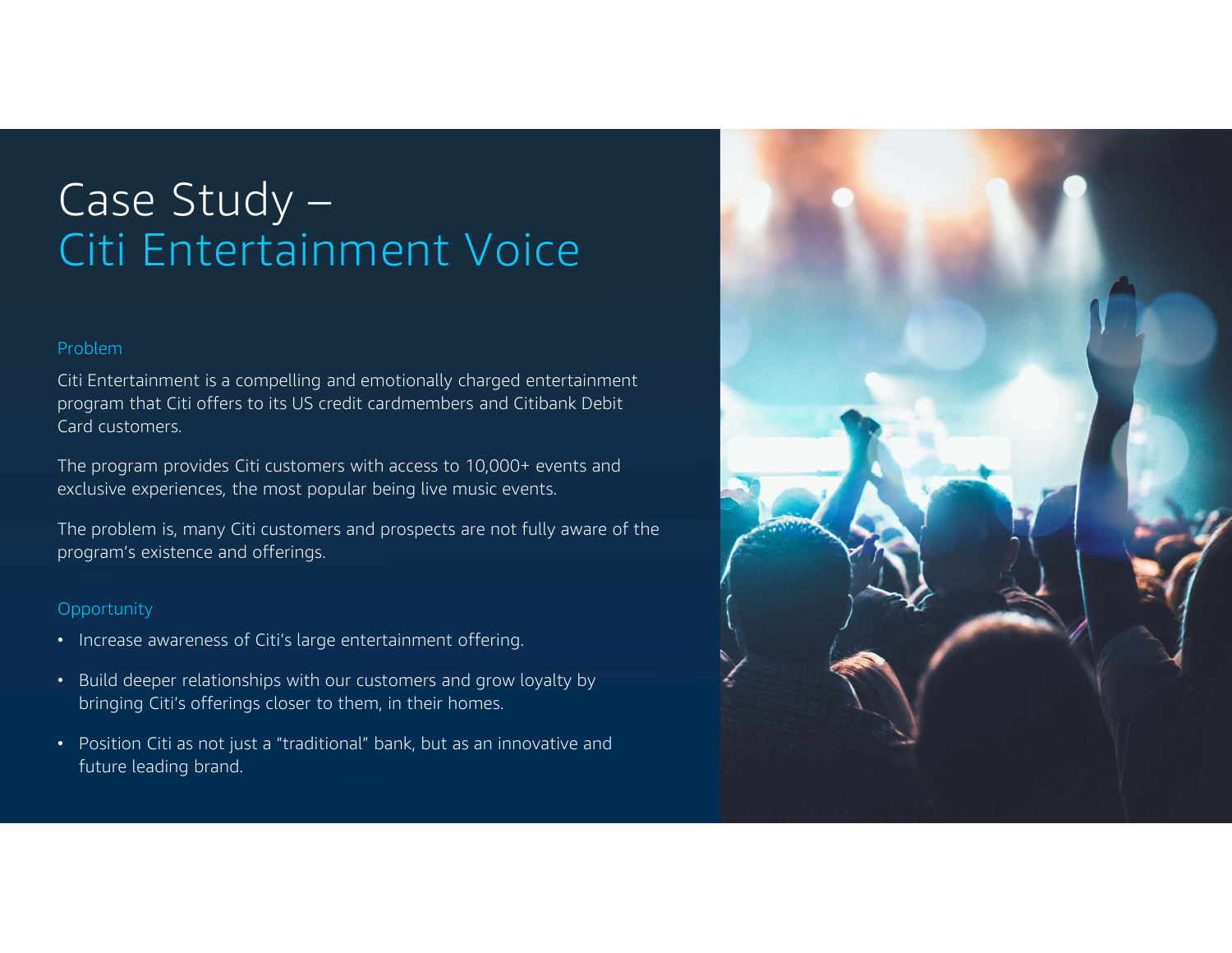## Case Study – Citi Entertainment Voice Skill

### **Solution**

Citi and Publicis developed an innovative, financial-industry-first solution for the Citi Entertainment program by leveraging the power of existing voice experiences. The Citi Entertainment Voice Skill allows users to search for Solution<br>Citi and Publicis developed an innovative, financial-industry-first solution for<br>the Citi Entertainment program by leveraging the power of existing voice<br>experiences. The Citi Entertainment Voice Skill allows use voice, on their Amazon Alexa devices. Citi customers can unlock special access to Presale, Citi Preferred Tickets and exclusive experiences with a Citi® credit card or Citibank Debit Card on the citientertainment.com website.

The Citi Entertainment Voice Skill provides an opportunity to not only strengthen customer relationships and build loyalty, but to improve customers' and prospects' perception to see Citi not just a bank, but also as an innovative and future leading brand that feels approachable.

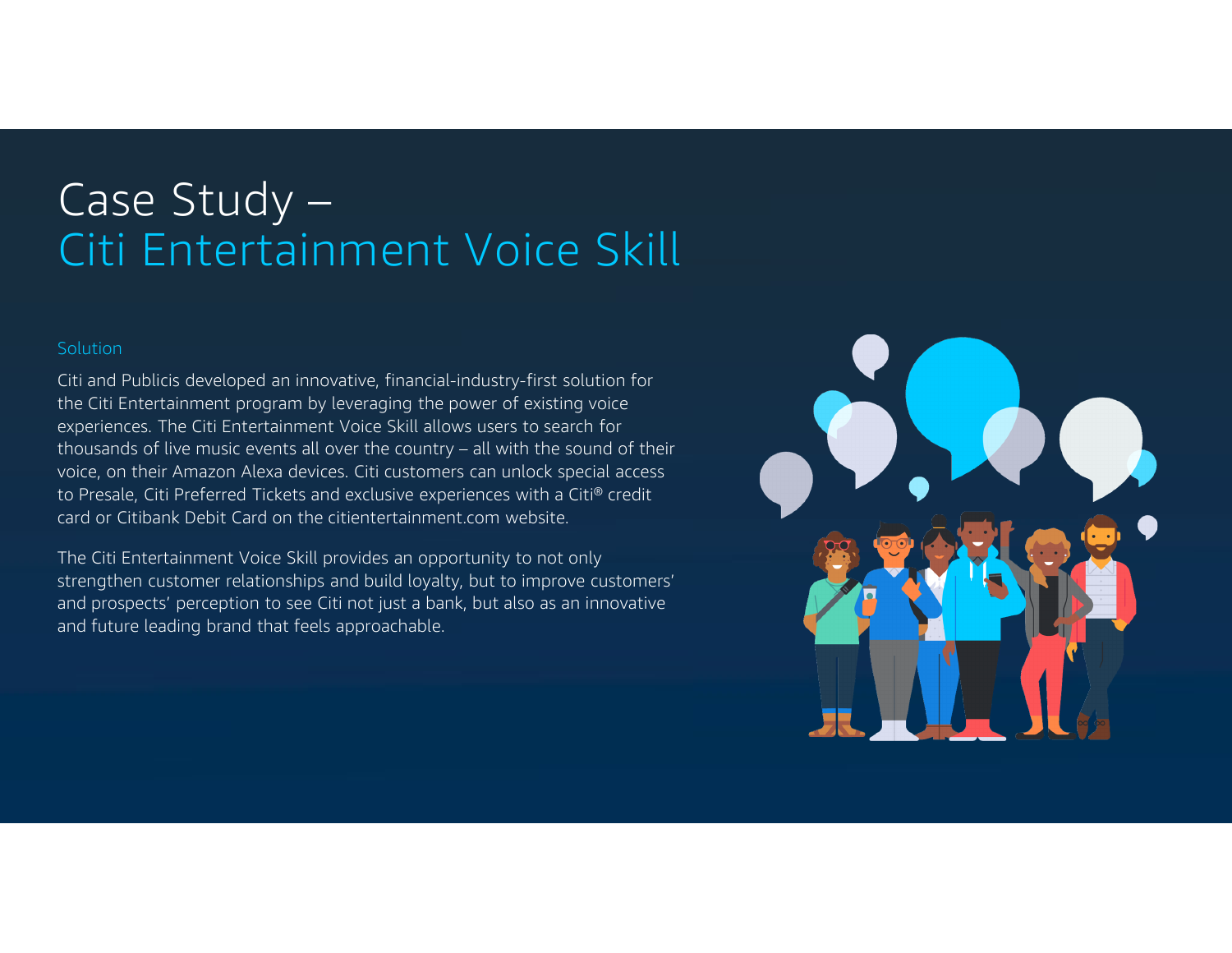### Go-To-Market

### Go-To-Market Approach

The Citi Entertainment Voice Skill was created following Citi's tone of voice, giving it a unique concierge personality to connect with consumers. The UX was built in-house at Publicis, allowing users to search for a particular Location, Genre, Artist, Date or any combination for an experience that aligns with what they're looking for. Additional user paths were created for customers that might try to use the skill to access their account.

The launch was supported by a robust marketing initiative, announcing the new voice skill and further driving awareness of the Citi Entertainment program offering. A :15s TV spot was broadcast on the TODAY Show and on SNY, with complementary OLV and banner assets running. Citi reached Amazon Alexa users through a tailored audio ad, email communications, and was featured as one of Alexa's recommended skills.

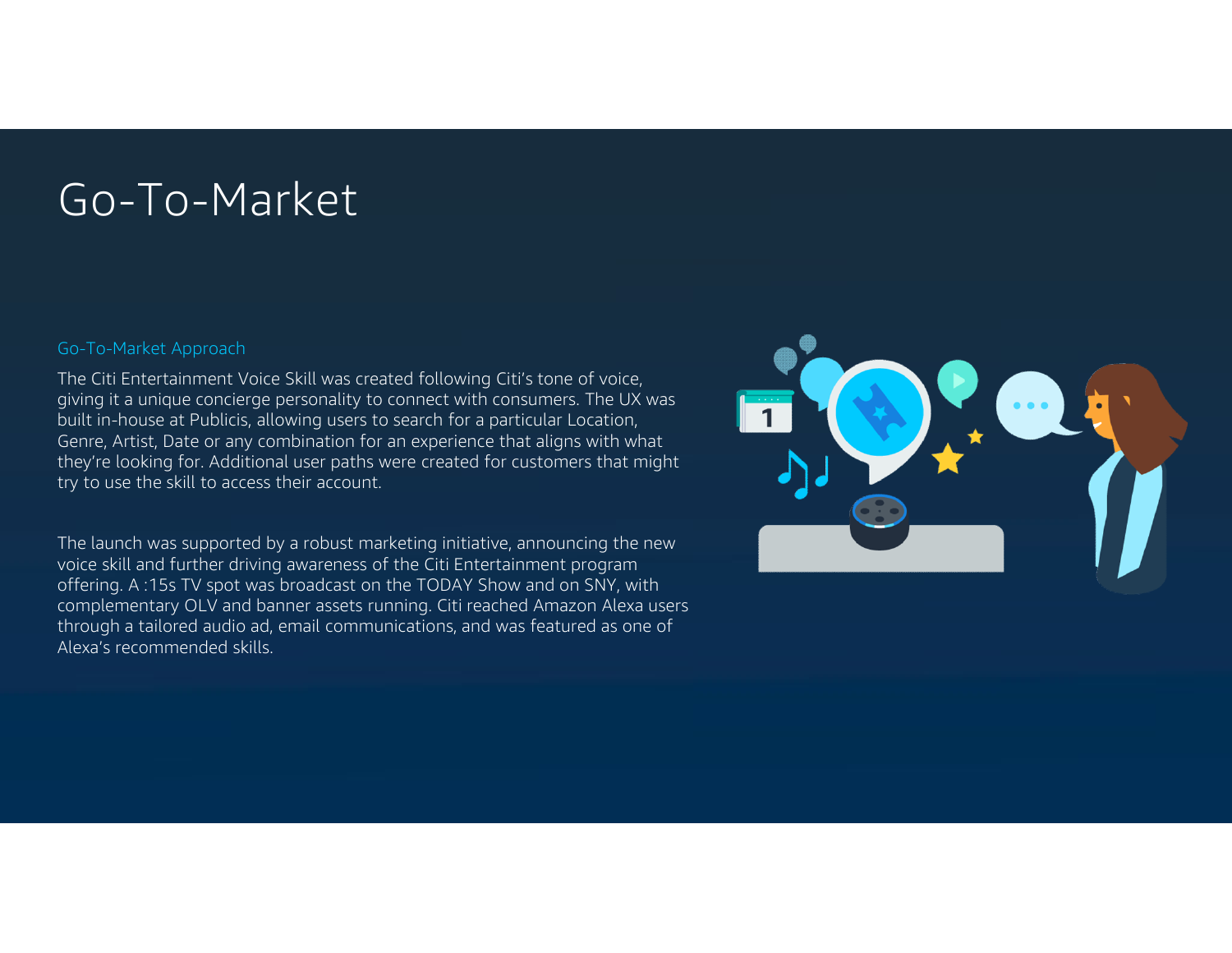# Marketing



Trouble hearing the audio? Paste this link into your browser. This reviews mant Home Games and Trivia Lifestyle Your Skills Getting Stated Help https://youtu.be/0rSzQgT13U4

### Audio Ads Featured & Recommended Skill on Amazon Prime

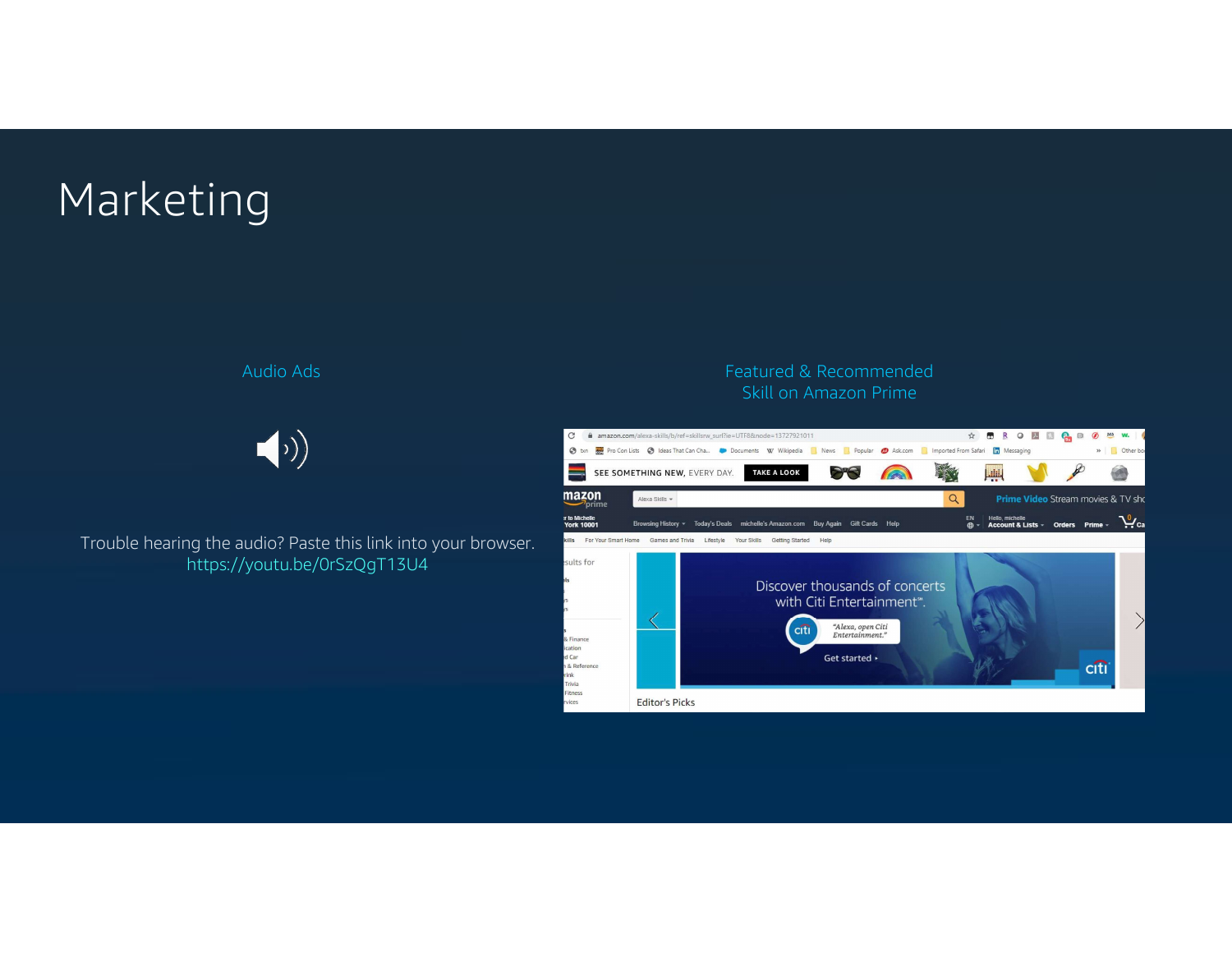



1All statistics are based on a launch date of August 19, 2019

<sup>2</sup>Defined as: the number of unique user accounts based on voice match that are active during the reported date range. Multiple devices registered under the same user account are counted as a single user.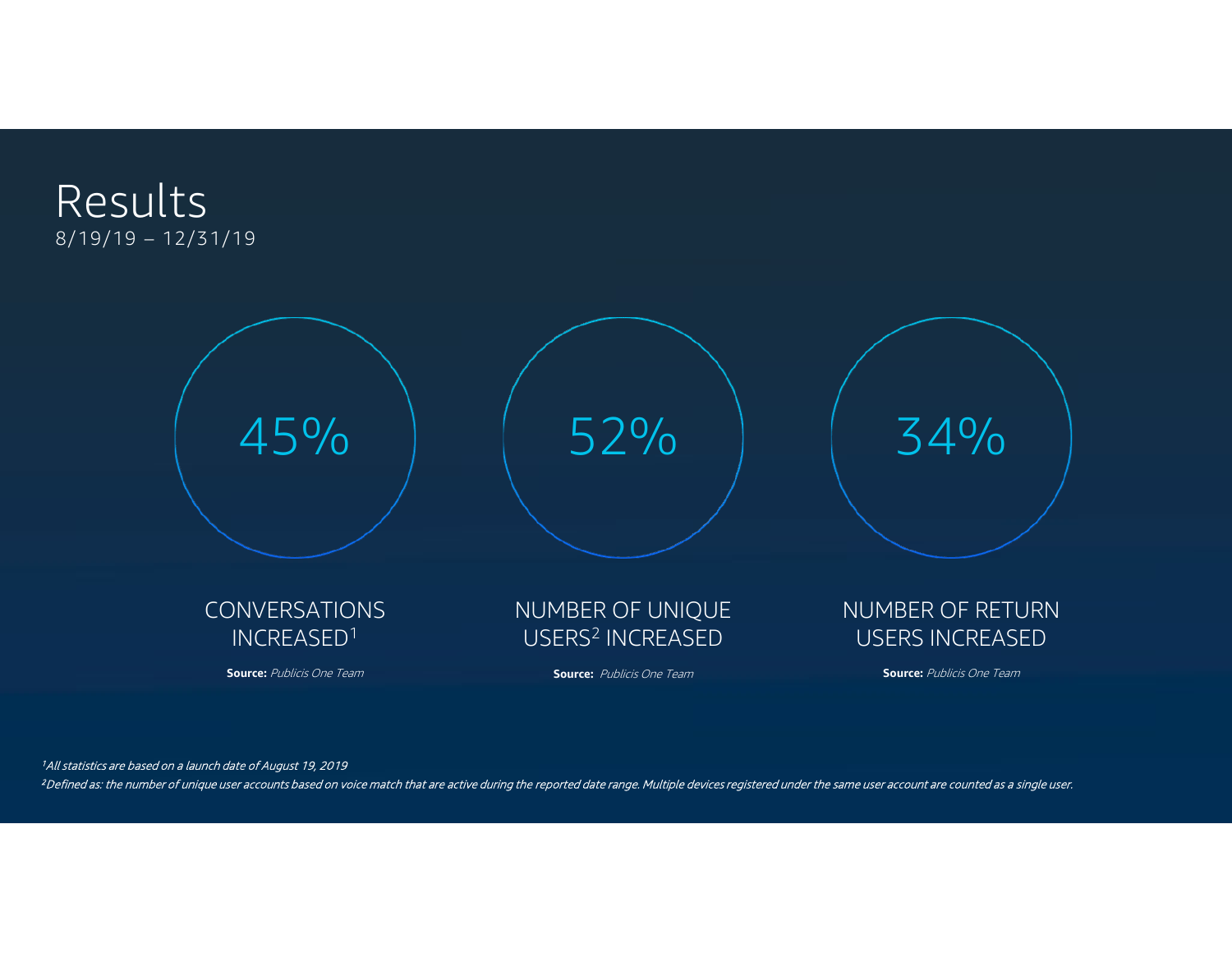### Learnings

Learnings<br>The creation of the Citi Entertainment Voice Skill has ushered the Citi brand into the conversational marketing space. While the tool currently<br>focuses on helping customers search for thousands of live music even focuses on helping customers search for thousands of live music events all over the country, seeing the increased engagement on Amazon Alexa generates excitement to explore similar opportunities in the future.

Citi sees opportunities to further extend and evolve the skill to cover all the pillars the Citi Entertainment program offers, beyond music.